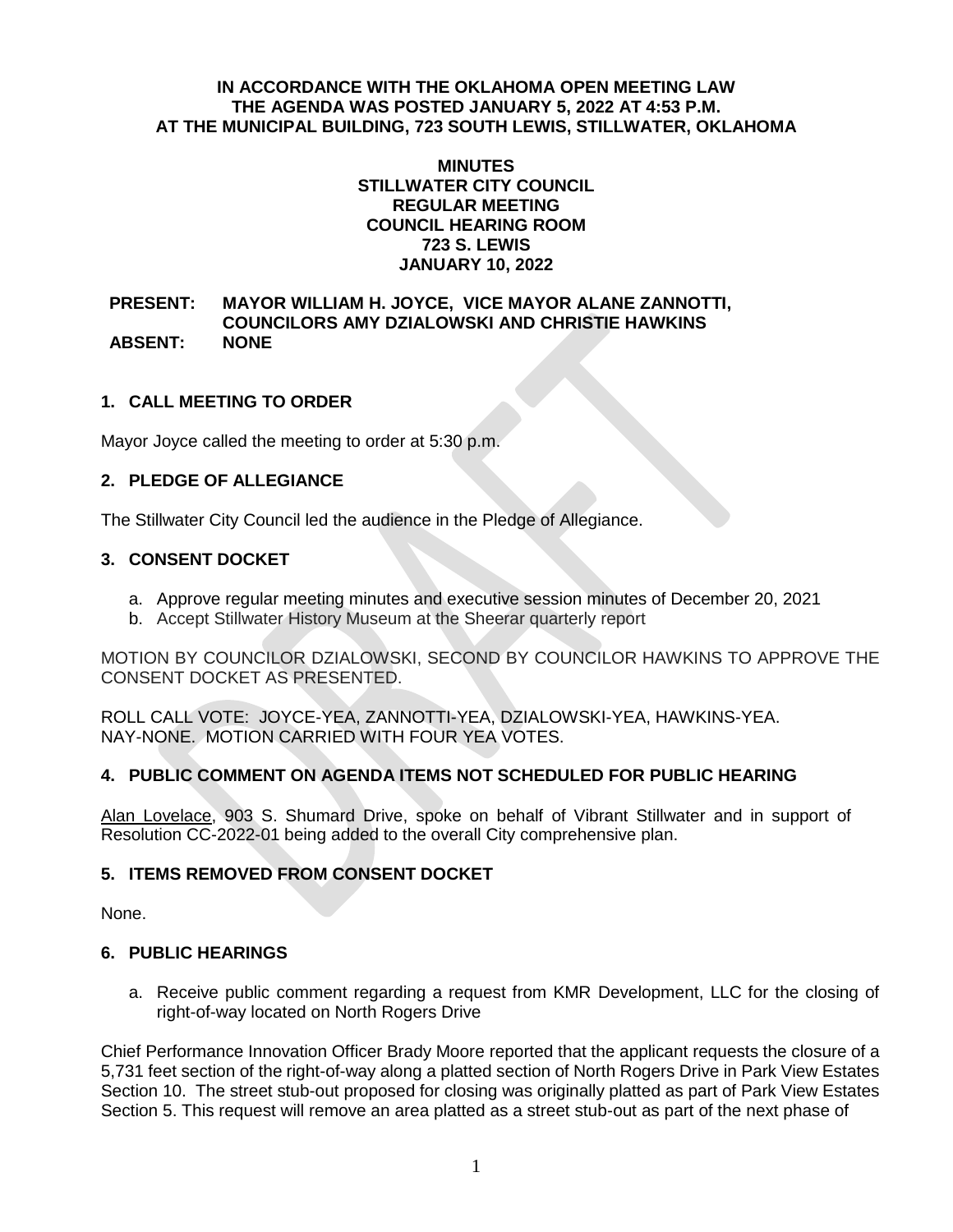development. Mr. Moore stated that the subject area will become part of multiple lots in the subdivision process.

Mayor Joyce opened the public hearing.

Josh Powers, spoke on behalf of KMR Development, LLC.

Mayor Joyce closed the public hearing

Staff recommends approval of the closing request.

MOTION BY COUNCILOR DZIALOWSKI, SECOND BY COUNCILOR HAWKINS TO ACCEPT STAFF'S RECOMMENDATION TO CLOSE A 5,731 FEET SECTION OF THE RIGHT-OF-WAY ALONG A PLATTED SECTION OF NORTH ROGERS DRIVE IN PARK VIEW ESTATES SECTION 10.

ROLL CALL VOTE: JOYCE-YEA, ZANNOTTI-YEA, DZIALOWSKI-YEA, HAWKINS-YEA. NAY-NONE. MOTION CARRIED WITH FOUR YEA VOTES.

b. Receive public comment regarding a request for a Specific Use Permit to allow a medical marijuana dispensary at property addressed as 524 W 6<sup>th</sup> Avenue

Chief Performance Innovation Officer Brady Moore reported that the applicant requests review and approval of a Specific Use Permit to allow for a medical marijuana dispensary at the property addressed as 524 W. 6<sup>th</sup> Avenue, zoned Commercial General.

Mayor Joyce opened and closed the public hearing as no one was present to speak.

Planning Commission recommended approval of this SUP request 5-0.

MOTION BY COUNCILOR HAWKINS, SECOND BY VICE MAYOR ZANNOTTI TO ACCEPT THE PLANNING COMMISSION'S RECOMMENDATION TO APPROVE THE SPECIFIC USE PERMIT FOR PROPERTY LOCATED AT 524 WEST 6TH AVENUE.

ROLL CALL VOTE: JOYCE-YEA, ZANNOTTI-YEA, DZIALOWSKI-YEA, HAWKINS-YEA. NAY-NONE. MOTION CARRIED WITH FOUR YEA VOTES.

# **7. RESOLUTIONS**

a. Resolution No. CC-2022-01: A Resolution Of The Stillwater City Council Determining That The 6<sup>th</sup> Avenue Corridor Study Is In Conformance With The Stillwater 2030 C3 Comprehensive Plan For The City Of Stillwater; Approving And Adopting The  $6<sup>th</sup>$  Avenue Corridor Study; And Approving The 6<sup>th</sup> Avenue Corridor Study As A Supplement To The Comprehensive Plan

MOTION BY VICE MAYOR ZANNOTTI, SECOND BY COUNCILOR DZIALOWSKI TO ADOPT RESOLUTION NO. CC-2022-01 AS PRESENTED.

ROLL CALL VOTE: JOYCE-YEA, ZANNOTTI-YEA, DZIALOWSKI-YEA, HAWKINS-YEA. NAY-NONE. MOTION CARRIED WITH FOUR YEA VOTES.

## **8. ORDINANCES**

a. First Reading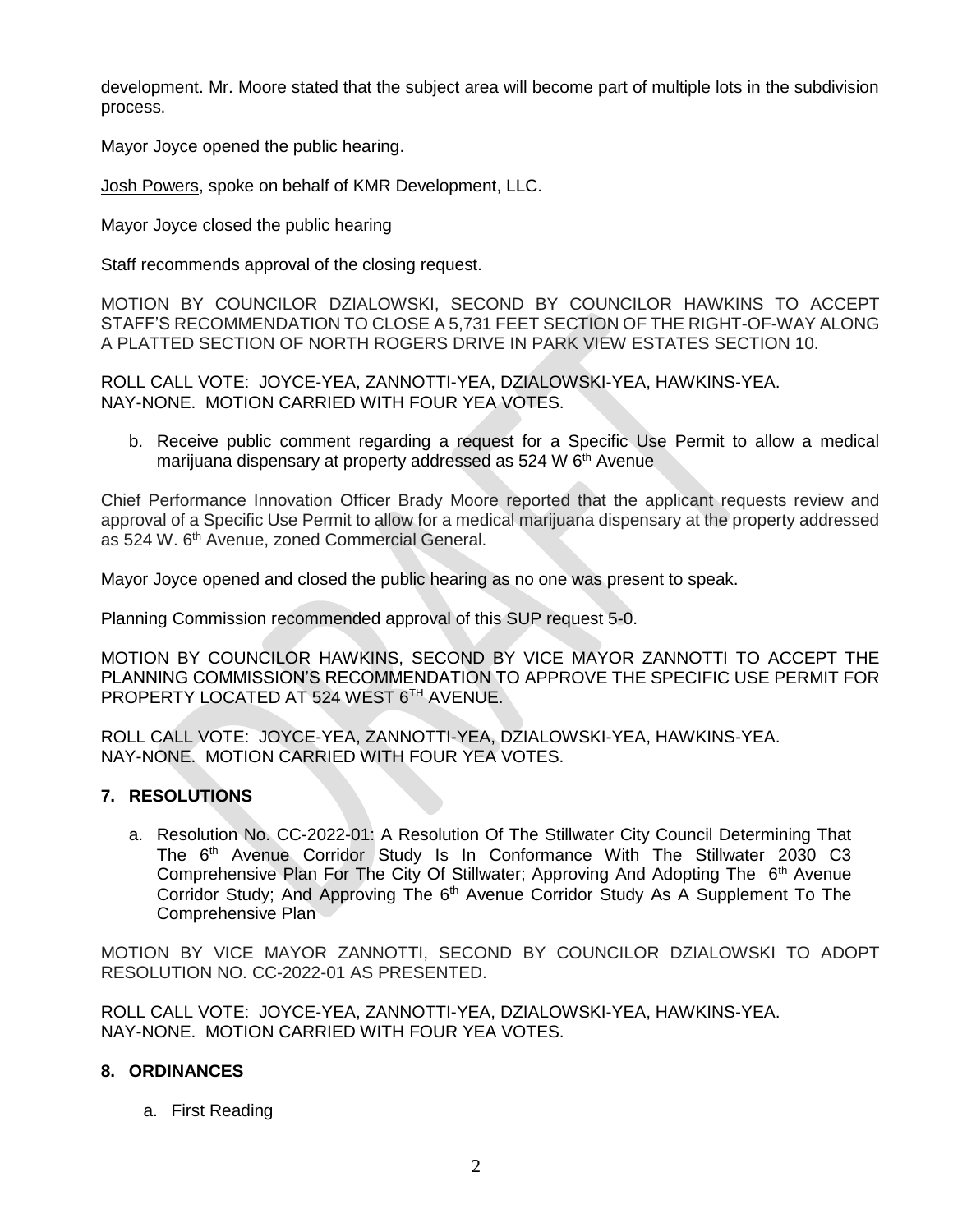Ordinance No. 3487: An ordinance rezoning a tract of land located at 1223 S Husband Place from CG, Commercial General District to RSS, Small Lot Single-Family Residential District

MOTION BY VICE MAYOR ZANNOTTI, SECOND BY COUNCILOR HAWKINS TO ADVANCE ORDINANCE NO. 3487 TO SECOND READING AS PRESENTED.

ROLL CALL VOTE: JOYCE-YEA, ZANNOTTI-YEA, DZIALOWSKI-YEA, HAWKINS-YEA. NAY-NONE. MOTION CARRIED WITH FOUR YEA VOTES.

Ordinance No. 3488: An ordinance closing a general utility easement located in the Northeast Quarter (NE/4) of Section Fourteen (14), Township Nineteen (19) North, Range Two (2) East of the Indian Meridian, City of Stillwater, Payne County, Oklahoma, on property addressed as 711 N Main Street

MOTION BY COUNCILOR HAWKINS, SECOND BY VICE MAYOR ZANNOTTI TO ADVANCE ORDINANCE NO. 3488 TO SECOND READING AS PRESENTED.

ROLL CALL VOTE: JOYCE-YEA, ZANNOTTI-YEA, DZIALOWSKI-YEA, HAWKINS-YEA. NAY-NONE. MOTION CARRIED WITH FOUR YEA VOTES.

## **9. REPORTS FROM OFFICERS & BOARDS**

- a. Miscellaneous items from the City Attorney: None.
- b. Miscellaneous items from the City Manager:
	- City Manager Norman McNickle gave an update from ODOT regarding the roadwork on Highway 177 and Perkins Road. He stated that the contractor is currently working on drainage plus curb and gutter work on the northbound outside lane. They are first doing what needs to be done out of the roadway to lessen the impact on traffic. They will continue to work their way northward before doing the same work on the southbound lanes. Work on the main travel lanes is expected to begin by spring. Mr. McNickle asked residents to please drive with caution and be attentive when driving these roads.
	- City Manager Norman McNickle recognized and thanked Sergeant Steve Hoffman for his 38 years of service with the Stillwater Police Department and the Stillwater community. Sergeant Hoffman has been the police presence at the City Council meetings for years and this will be his last Council meeting as he is retiring from the Police Department.
- c. Miscellaneous items from the City Council:
	- Councilor Hawkins reported that in 2021, the Stillwater Fire Department responded to 3,888 calls, which is over 1,000 more than the previous year, Animal Welfare took in 918 dogs, 643 cats and completed 486 adoptions and the Stillwater Police Department responded to 20,302 calls. She stated that these are just a few numbers that reflect the City's dedication to providing a safe and secure community for all residents. Councilor Hawkins thanked all of the City's public safety departments.
	- Councilor Dzialowski stated that Stillwater's mayoral election and propositions for the Transportation Sales Tax and Visitor Tax are approaching. She encouraged every registered voter to participate, support their candidate and make their voice heard. The voter registration deadline is January 14. Requests for absentee ballots will need to be made by January 24 and Election Day is February 8.
	- Vice Mayor Zannotti reported that the City is hosting a public meeting on January 18 to discuss local drainage conditions, localized flooding and other drainage concerns. The meeting begins at 5:30 p.m. in the Community Center's Lowry Activity Center. All input is appreciated and will be used to aid in the City's